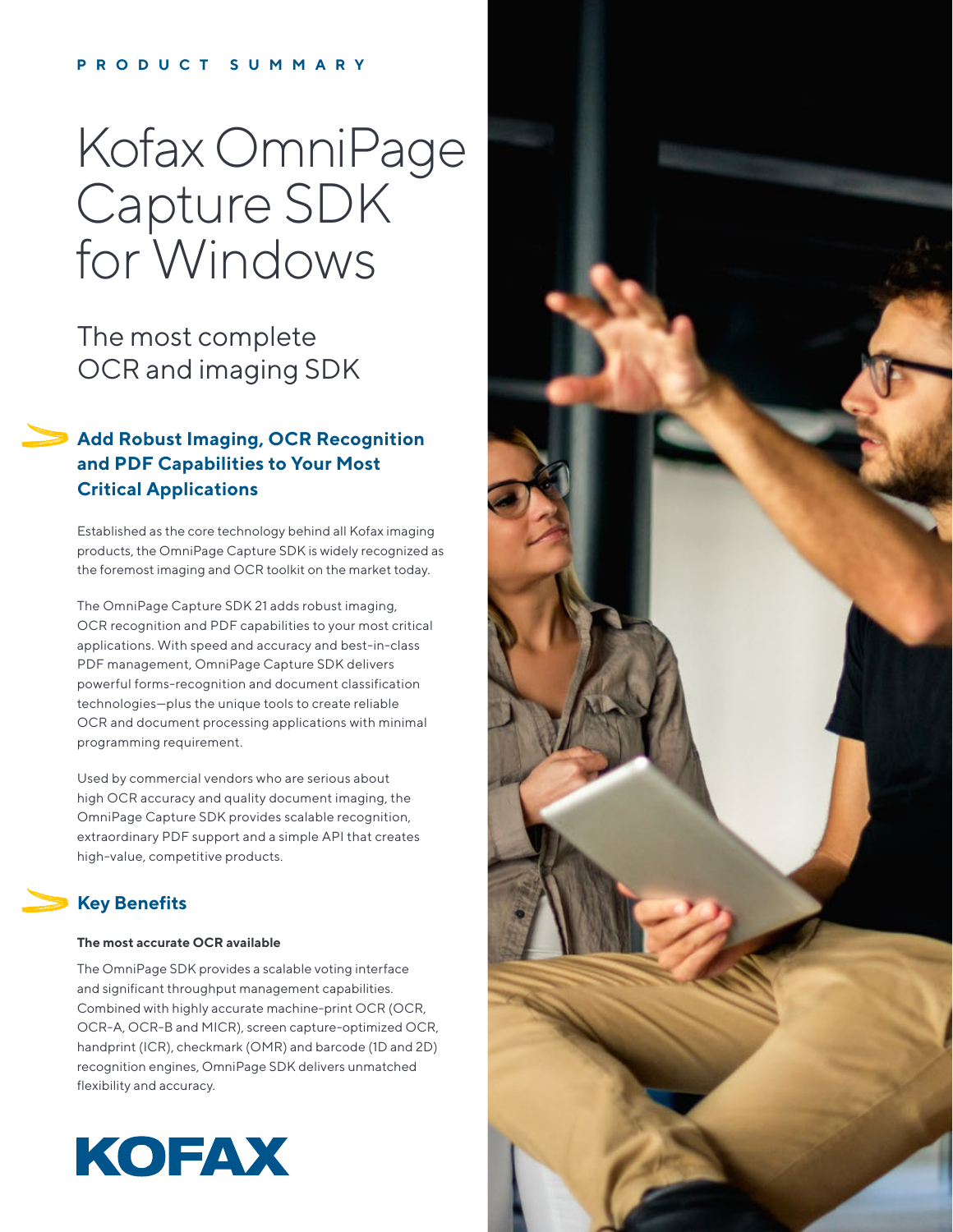## **Simple to use APIs**

The OmniPage SDK offers easy-to-use, yet versatile APIs that enable you to build your application and control the characteristics of the recognition and conversion processes. It supports programming in C/ C++, Java, .NET, .NET Core and is available in 32-bit and 64-bit versions.

## **Document Classifier**

Documents exist in different types and layouts and it's a common task to identify and categorize them based on their diverse contents. The Document Classifier module enables users to separate different documents and sort them based on layout and/or textual similarities. This intelligent and trainable tool can be used in a wide range of business processes, such as email forwarding, mail-room automation, spam filtering, form processing and data extraction.

#### **Powerful forms processing capabilities**

The OmniPage Capture SDK offers various tools and capabilities required to create complete form processing applications. It enables users to easily define form templates for all document types and contains a convenient API to execute form matching and data extraction.

#### **PDF Super Compression**

Save valuable storage space and consume less bandwidth with PDF super compression. MRC (mixed raster content) PDF compression reduces file sizes down to 2% of their original size. This technology separates PDF images into multiple layers and applies optimized compression algorithms to each layer leading to dramatic compression ratios.

## **Reliable, highly available applications**

The OmniPage SDK includes innovative capabilities enabling developers to create reliable, long running document processing applications that automatically scale up and take advantage of all or the designated CPU power of a multicore machine.

## **Broad range of output formats**

The OmniPage Capture SDK supports a wide range of image and application formats for outputting the conversion results, including BMP, GIF, TIF, PDF, HTML, Microsoft Office formats (.DOCX, .XLSX, .PPTX), TXT, XML, ePub and more.

## **Comprehensive language support**

Our advanced OCR technologies support more than 125 languages of the world based on the Latin, Greek, Cyrillic alphabets, plus Arabic, Hebrew, Chinese (Traditional and Simplified), Vietnamese, Japanese, Korean and Thai. We provide language detection capabilities for documents with multilingual content.

## **Key Benefits**

- The world's most accurate OCR solution that increases productivity, lower costs and maximizes ROI
- Delivers everything for scanning, OCR, ICR, OMR, barcode, PDF and document conversion
- Enables developers to provide higher value to customers with new and enhanced functionality
- Provides an easy-to-use API to shorten development cycles and accelerate time to market
- Supports enterprise container platforms like Docker for lightning-fast deployments.

## **Product Configurations**

The OmniPage Capture SDK is available in one base kit with optional add-ons:

## **The Base Western OCR Kit**

- C/C++ Libraries for Western OCR engines
- Access to individual OCR engines for application optimization – OCR-A, OCR-B, E-13B (MICR)
- PDF Technology: Support for PDF 2.0, PDF/A, export to PDF normal, PDF image-only, PDF image on text formats and high-compression rate PDF-MRC

## **Add-on options**

- Asian Plus Add-on OCR engines for Chinese (Simplified and Traditional), Vietnamese, Japanese, Korean, Hebrew, Arabic and Thai.
- Recognition Add-on: Barcode, ICR, OMR, Form Template Editor, Document Classifier Assistant